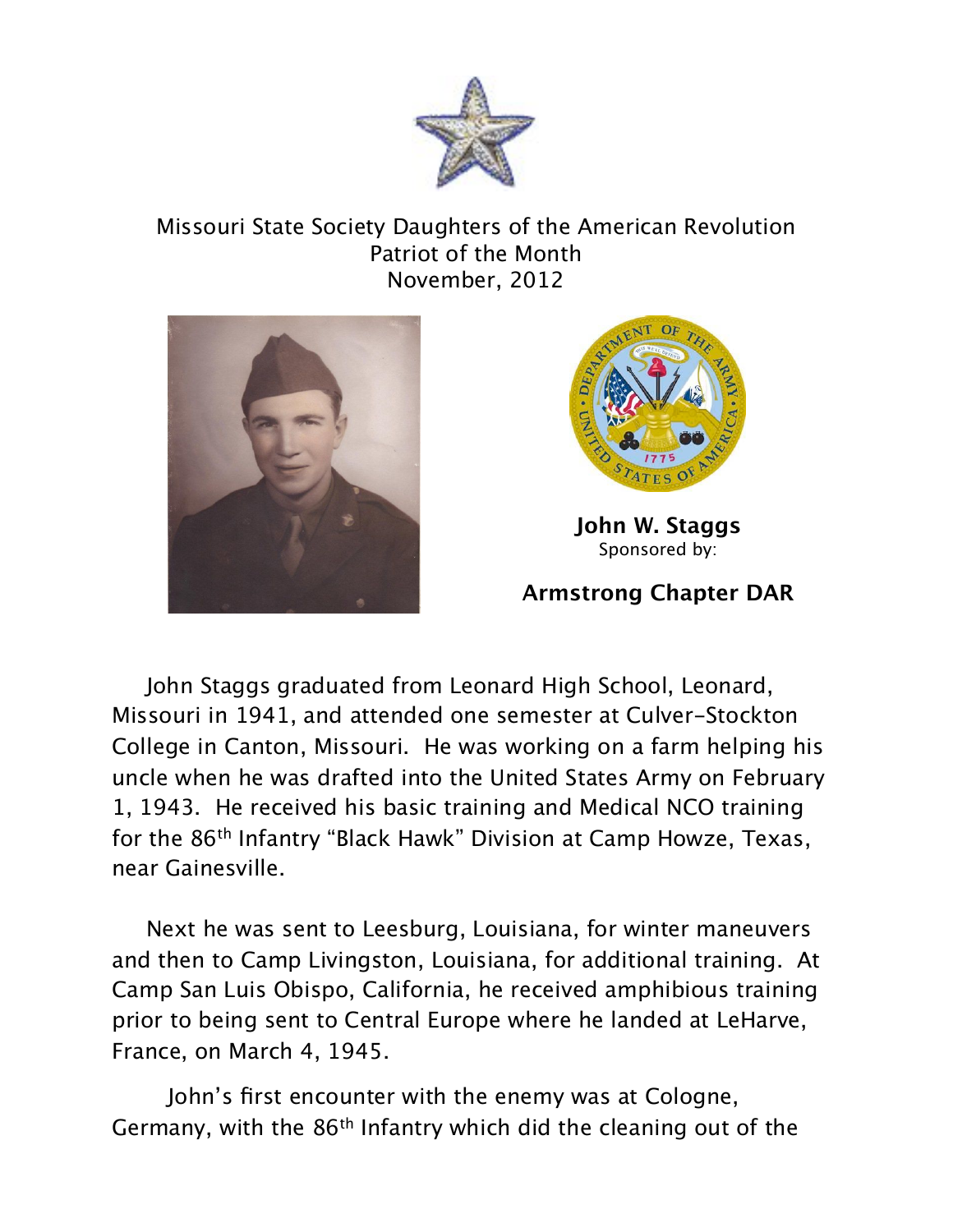Ruhr Pocket. While in the ETO, he was the driver for his company commander. John was North of Salzburg, Austria, when the war in Europe was over. His division was redeployed to the United States arriving in New York on June 17, 1945.

The 86th Infantry was briefly part of the Third Army under the command of General Patton. When asked if he ever saw General Patton, he stated he once saw him passing by in a jeep; and then, while in Germany, he also saw General Eisenhower pass by in a jeep.

After a brief training period at Camp Gruber in Oklahoma the 86th left for the Asiatic Pacific Theater on August 21, 1945. They arrived in Luzon the Phillipines on September 13, 1945. John was assigned to drive an ambulance while there. The 86th arrived back in the United State in March, 1946 and now as a Staff Sergeant John was discharged at Jeferson Barracks on March 8, 1946. John returned home and worked as a farmer.

John received the following medals and ribbons:

 The Good Conduct Medal 
The Bronze Star 1 Overseas Bar 
Victory Ribbon 
The American Theater Ribbon 
The European African Middle Eastern Theater Ribbon 
The Asiatic Pacific Theater Ribbon

John was recalled in 1950 during the Korean War for one year and one day. He worked stateside at the Fort Leonard Wood Hospital as a medical technician. He worked 12-hour shifts, seven days a week, with only occasional days off. He was discharged and went home to Shelbyville, MO., and continued farming.

John and Hettie Nadine McPike were married April 5, 1963, in Shelbyville, and in 1971, John was employed by the Soil Conservation Service. He worked in Shelby County then moved to Randolph County holding the same position until he retired in 1986. John has one step-son, one step-daughter, 5 step grandchildren, 7